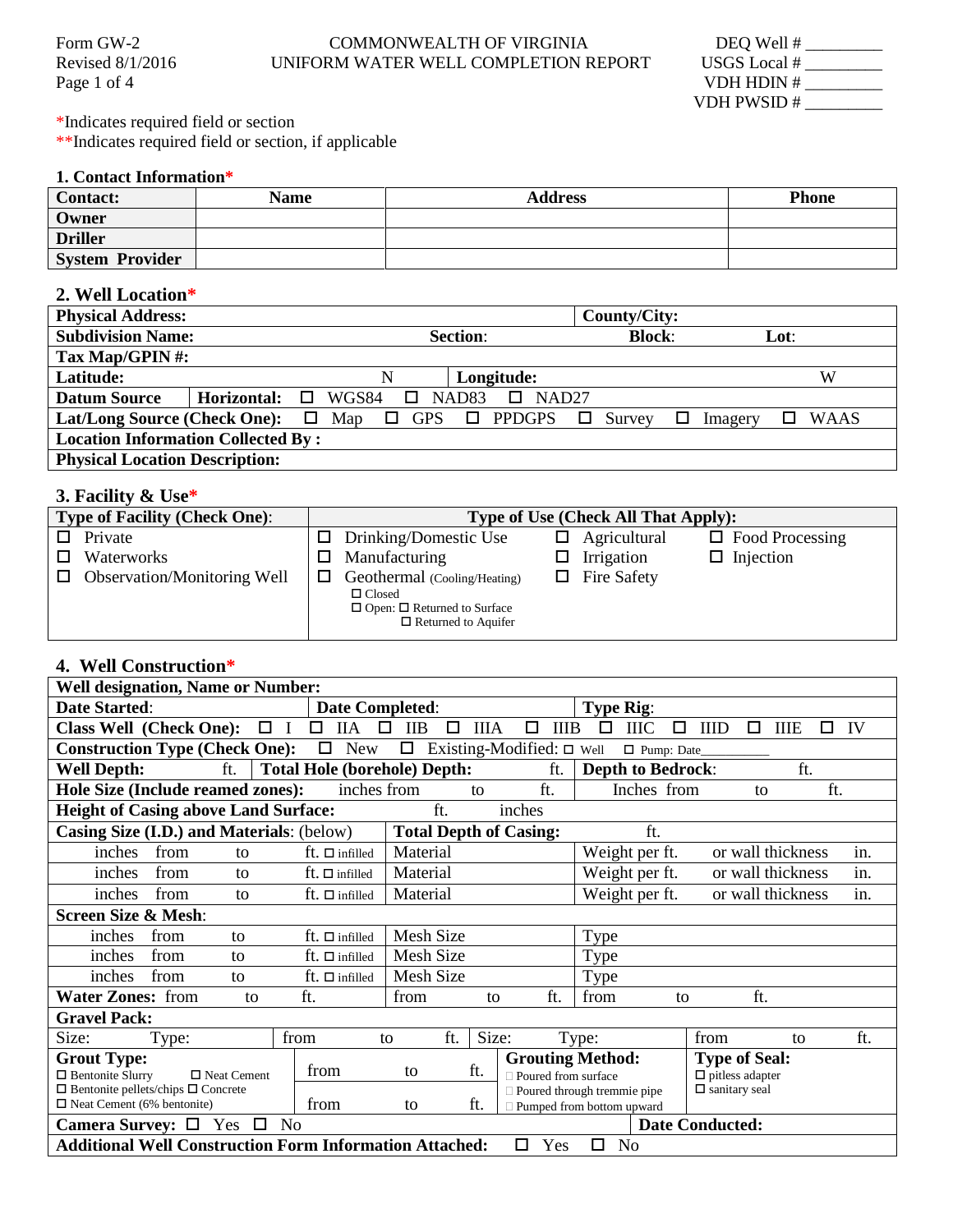#### Form GW-2 COMMONWEALTH OF VIRGINIA<br>Revised 7/1/2016 UNIFORM WATER WELL COMPLETION F UNIFORM WATER WELL COMPLETION REPORT

| DEQ Well #   |  |
|--------------|--|
| USGS Local # |  |
| VDH HDIN#    |  |
| VDH PWSID #  |  |

| Well designation, Name or Number*:                                                                                                 |  |
|------------------------------------------------------------------------------------------------------------------------------------|--|
| 5. Disinfection                                                                                                                    |  |
| <b>Well Disinfected:</b><br>$\Box$ Yes<br>$\square$ No<br>Date:                                                                    |  |
|                                                                                                                                    |  |
| <b>6. Abandonment</b> (*When abandoning the well, Sections 1 thru 4 must be completed and/or attach original GW-2)                 |  |
| <b>Date Started:</b><br><b>Date Completed:</b>                                                                                     |  |
| <b>Static Water Level (unpumped level measured):</b><br>ft.                                                                        |  |
| <b>Casing Size (I.D.) and Materials:</b><br>Casing Pulled: $\square$ Yes $\square$ No $\square$ Uncased Well                       |  |
| Depth of Fill:<br><b>Type and Source of Fill:</b>                                                                                  |  |
| <b>Grout: From</b><br>Type:<br>From<br>to<br><b>Type:</b><br>to                                                                    |  |
| Method of permanently marking location:                                                                                            |  |
| 7. Pump Test**                                                                                                                     |  |
| <b>Static Water Level (unpumped level measured):</b><br>ft.                                                                        |  |
| <b>Method (Check One):</b><br>Airline<br>Date:<br>Water Tape<br>Transducer<br>Other<br>□<br>□<br>□<br>$\Box$                       |  |
| Stabilized measured pumping water level:<br>ft.                                                                                    |  |
| <b>Method (Check One):</b><br>$\Box$ Top of Well<br>Top of Casing<br>Surface Level<br>Date:<br>$\Box$<br>0                         |  |
| ft   Stabilized Yield:<br><b>Test Pump Intake Depth:</b><br>gpm after<br>hours                                                     |  |
| $\Box$<br><b>Natural Flow:</b><br>$\Box$ Yes<br>N <sub>o</sub><br><b>Flow Rate</b><br>gpm                                          |  |
| <b>Estimated Well Yield:</b><br>gpm                                                                                                |  |
|                                                                                                                                    |  |
| 8. Pump Data**                                                                                                                     |  |
| <b>Type:</b> $\square$ submersible<br>$\Box$ Turbine<br>$\Box$ Shallow Jet<br>$\Box$ Deep Jet<br><b>Motor HP:</b><br>$\Box$ Other: |  |
| <b>Production Pump Intake Depth:</b><br>ft<br><b>Rated Capacity:</b><br>ft TDH<br>gpm at                                           |  |
|                                                                                                                                    |  |
| 9. Geologic Information                                                                                                            |  |
| <b>Type Logs:</b><br><b>Aquifer Test Performed:</b>                                                                                |  |
| <b>Water Quality Results Attached: Yes</b><br>N <sub>o</sub>                                                                       |  |
|                                                                                                                                    |  |
| <b>Comments:</b>                                                                                                                   |  |
|                                                                                                                                    |  |
|                                                                                                                                    |  |
|                                                                                                                                    |  |
|                                                                                                                                    |  |
|                                                                                                                                    |  |
|                                                                                                                                    |  |
|                                                                                                                                    |  |
|                                                                                                                                    |  |
|                                                                                                                                    |  |
|                                                                                                                                    |  |
|                                                                                                                                    |  |
| Formation                                                                                                                          |  |

**For Office Use**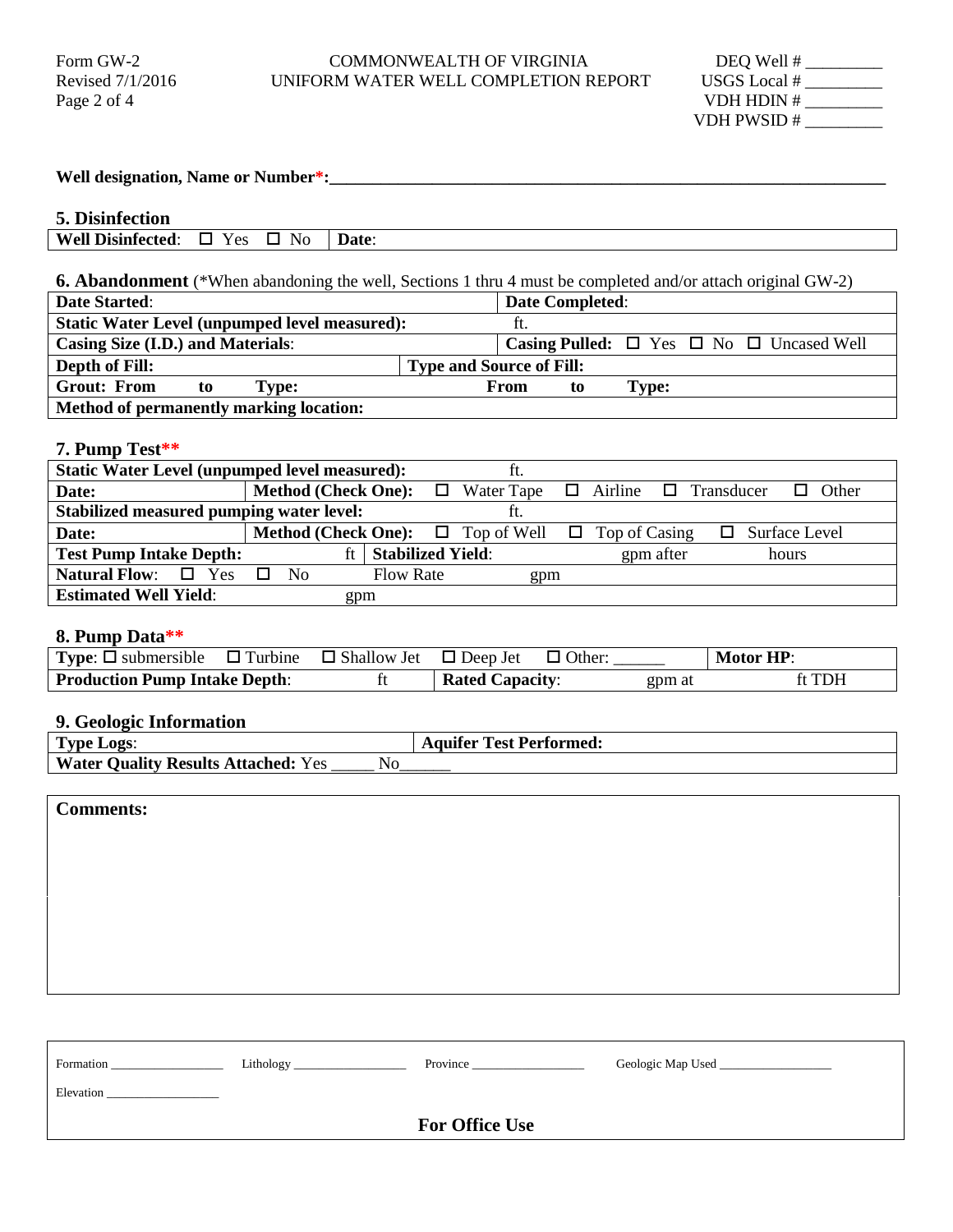#### Form GW-2 COMMONWEALTH OF VIRGINIA Revised 8/1/2016 UNIFORM WATER WELL COMPLETION REPORT

| Form GW-2        | COMMONWEALTH OF VIRGINIA             | DEQ Well #     |
|------------------|--------------------------------------|----------------|
| Revised 8/1/2016 | UNIFORM WATER WELL COMPLETION REPORT | USGS Local $#$ |
| Page 3 of 4      |                                      | VDH HDIN#      |
|                  |                                      | VDH PWSID#     |

\*Indicates required field or section

\*\*Indicates required field or section, if applicable

#### **10. Driller's Log** (Use additional sheets if necessary)\*

#### **Well designation, Name or Number:**

| Depth (feet) |                | Type of Rock or Soil                       | Remarks                            | Drilling<br>Time<br>(Min.) | Diagram of Well Construction (with<br>dimensions) |
|--------------|----------------|--------------------------------------------|------------------------------------|----------------------------|---------------------------------------------------|
| From         | T <sub>0</sub> | (Color, material, fossils, hardness, etc.) | (Water, caving,<br>cavities, etc.) |                            |                                                   |
|              |                |                                            |                                    |                            |                                                   |
|              |                |                                            |                                    |                            |                                                   |
|              |                |                                            |                                    |                            |                                                   |
|              |                |                                            |                                    |                            |                                                   |
|              |                |                                            |                                    |                            |                                                   |
|              |                |                                            |                                    |                            |                                                   |
|              |                |                                            |                                    |                            |                                                   |
|              |                |                                            |                                    |                            |                                                   |
|              |                |                                            |                                    |                            |                                                   |
|              |                |                                            |                                    |                            |                                                   |
|              |                |                                            |                                    |                            |                                                   |
|              |                |                                            |                                    |                            |                                                   |
|              |                |                                            |                                    |                            |                                                   |
|              |                |                                            |                                    |                            |                                                   |
|              |                |                                            |                                    |                            |                                                   |
|              |                |                                            |                                    |                            |                                                   |
|              |                |                                            |                                    |                            |                                                   |
|              |                |                                            |                                    |                            |                                                   |
|              |                |                                            |                                    |                            |                                                   |
|              |                |                                            |                                    |                            |                                                   |
|              |                |                                            |                                    |                            |                                                   |
|              |                |                                            |                                    |                            |                                                   |
|              |                |                                            |                                    |                            |                                                   |
|              |                |                                            |                                    |                            |                                                   |
|              |                |                                            |                                    |                            |                                                   |

#### **11. Certification**

*I certify under penalty of law that this document and all attachments were prepared under my direction or supervision in accordance with a system designed to assure that qualified personnel properly gather and evaluate the information submitted. Based on my inquiry of the person or persons who manage the system or those persons directly responsible for gathering the information, the information submitted is to the best of my knowledge and belief true, accurate, and complete. I am aware that there are significant penalties for submitting false information including the possibility of fine and imprisonment for knowing violations.* 

| $\sim$ |             |
|--------|-------------|
| 919    |             |
|        | ----<br>. . |

License Number: \_\_\_\_\_\_\_\_\_\_\_\_\_\_\_\_\_\_\_\_\_\_\_\_\_\_\_\_\_\_\_\_\_\_\_\_\_\_